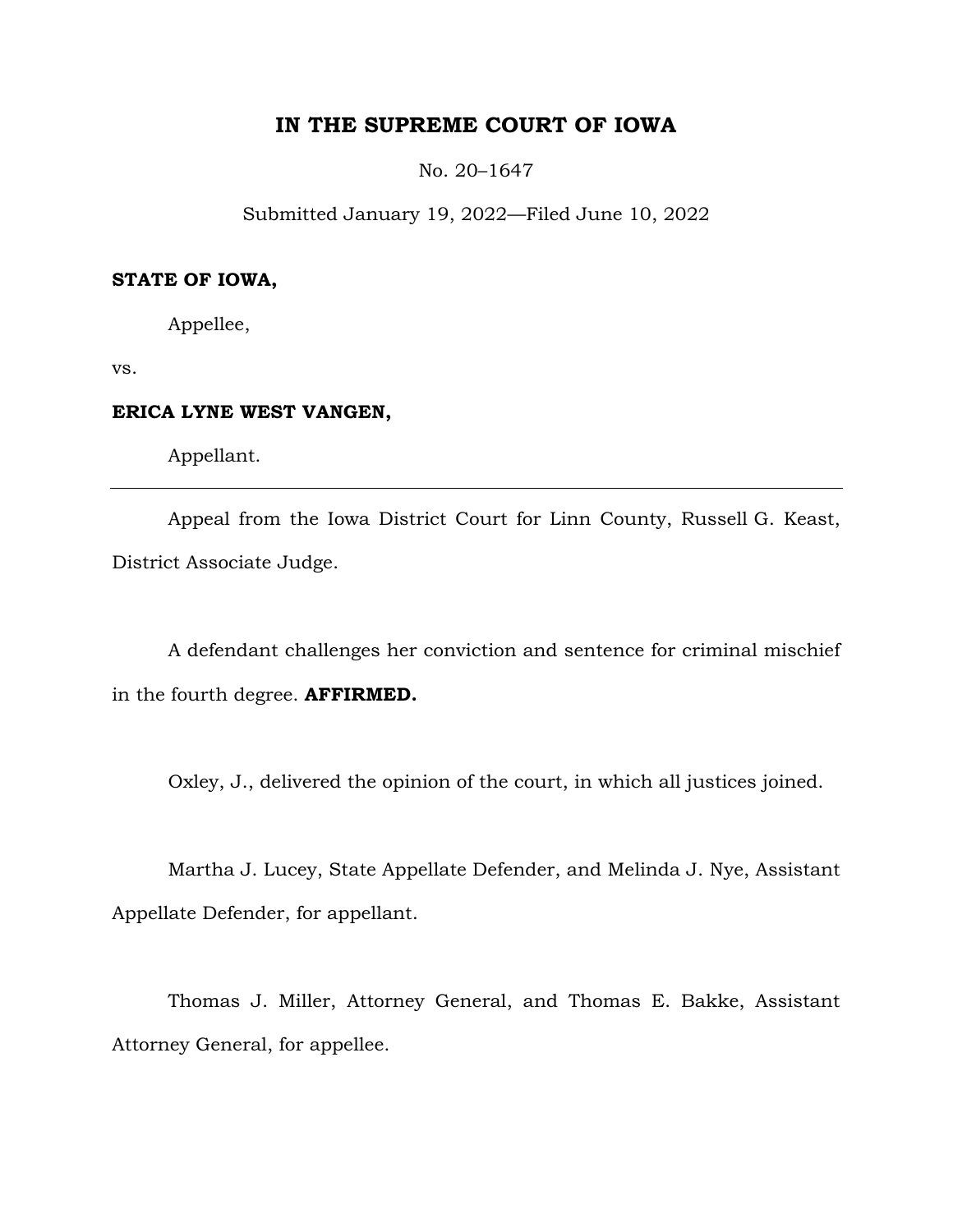### **OXLEY, Justice.**

Erica West Vangen was convicted of criminal mischief in the fourth degree after the prosecution presented alternative theories to the jury—she either used a baseball bat to smash the windows of a car or she drove others to the scene and one of them smashed the windows. She argues that neither was supported by sufficient evidence, but even if one was supported, a new statute requiring the jury's general verdict to be affirmed as long as one theory was supported violates her constitutional rights. *See* 2019 Iowa Acts ch. 140, § 32 (codified at Iowa Code § 814.28 (2019)) (prohibiting an appellate court from reversing "a verdict on the basis of a defective or insufficient theory if one or more of the theories presented . . . is sufficient to sustain the verdict on at least one count").

On our review of the evidence, both theories presented to the jury were supported by sufficient evidence, so we need not take up the challenge to Iowa Code section 814.28. We reject West Vangen's sentencing challenges and affirm her conviction and sentence.

I.

Jonnae Cole lived with her mother, Monick Williams, and Monick's husband, Alex, in March 2020. Monick woke up between 4:00 a.m. and 4:30 a.m. on March 30 to her husband arguing on the phone with someone named Yayo, who was threatening to do something to Monick when she left to go to work. Soon after, Monick and Alex left the house in Jonnae's Buick Rendezvous to pick up one of Alex's friends. They returned home a little past 5:00 a.m. and parked Jonnae's car on the street in front of the house. Later in the morning,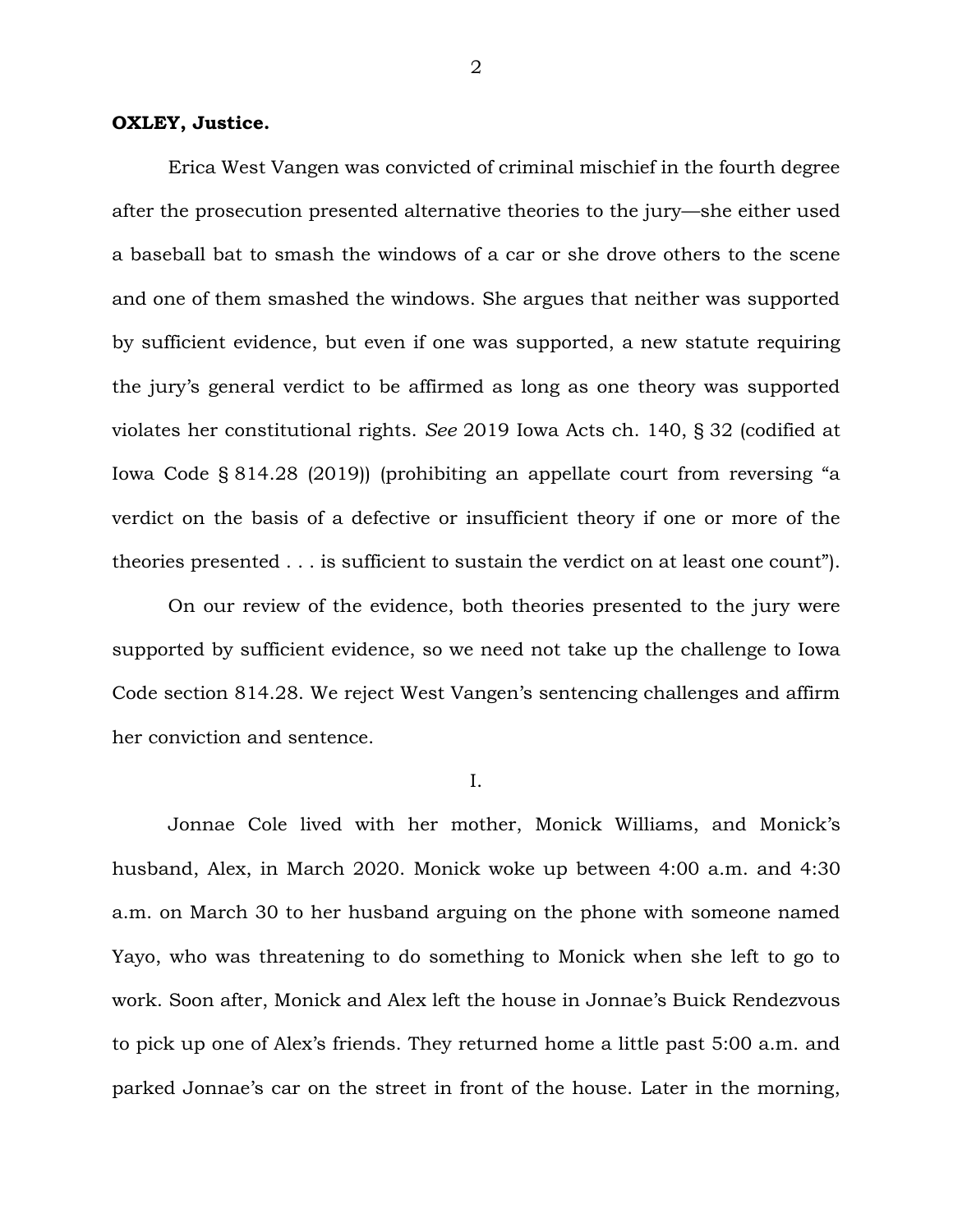Jonnae discovered her Rendezvous had been vandalized. Both driver's-side windows were shattered, the driver's-side mirror was broken, and a front tire was slashed.

During his investigation, Cedar Rapids Police Officer Tyler Richardson discovered that a Ring camera outside of a neighbor's house across the street captured the incident. When he watched the video, he saw a Buick sedan drive up and stop next to Jonnae's car at 5:39 a.m. With the passenger side of the Buick closest to the neighbor's Ring camera, and Jonnae's car on the other side of the Buick, it was difficult to see the actions on the driver's side of the Buick in the video. Even so, the video revealed that two individuals got out of the Buick, one from the passenger side and one from the driver's side, and caused the damage to Jonnae's car. Officer Richardson could not download the video, so he videotaped the Ring video as it played, and that video was shown to the jury at West Vangen's trial.

Monick identified West Vangen as a potential suspect because Alex had had an affair with West Vangen and owed her money. When Officer Richardson interviewed West Vangen, she eventually admitted she drove her car to the incident, but she denied causing any of the damage to the Rendezvous. During the interview, she identified "Kosher" as the only other person in the car with her. Officer Richardson searched West Vangen's Buick LeSabre, which was similar to the car he saw in the surveillance video, and found a small aluminum baseball bat behind the driver's seat with marks consistent with being used to hit safety glass.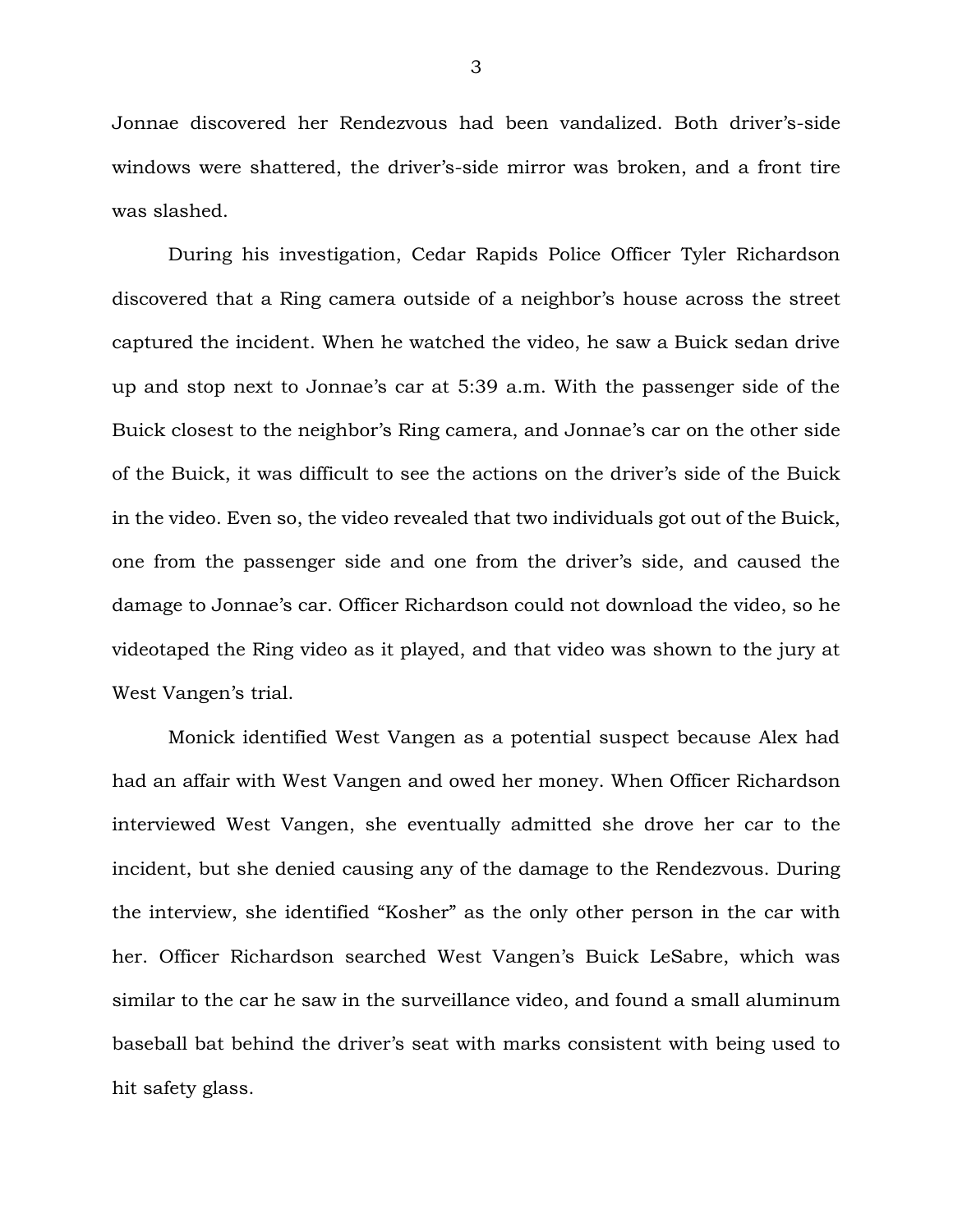The State charged West Vangen with criminal mischief in the fourth degree. She pleaded not guilty, and the case proceeded to a jury trial. At trial, West Vangen testified there were actually two other people in the car with her and those people exited the vehicle and caused the damage to Jonnae's vehicle. The State presented two alternative theories to the jury. Under the first theory, the State argued West Vangen was a principal and she exited the driver's seat of her car, took out a short metal baseball bat, and smashed the windows and mirror on Jonnae's vehicle. Under the second theory, the State argued West Vangen aided and abetted the crime. The State argued that even if there were three people in the car, which it contested, West Vangen drove her husband (who was identified as the person getting out of the passenger side of the Buick) and a third person to the vehicle knowing they planned to damage the car.

The jury was instructed that they could find West Vangen guilty of criminal mischief in the fourth degree under either a principal or an aiding-and-abetting theory, but they did not need to agree on which theory. The jury returned a general verdict finding West Vangen guilty of criminal mischief. The district court sentenced her to thirty days in jail but suspended the term and placed her on unsupervised probation for two years. The court also ordered West Vangen to pay victim restitution in the amount of \$315 and to pay category "B" restitution for her court-appointed attorney in the amount of \$60. West Vangen appealed her conviction and sentence, and we retained the case.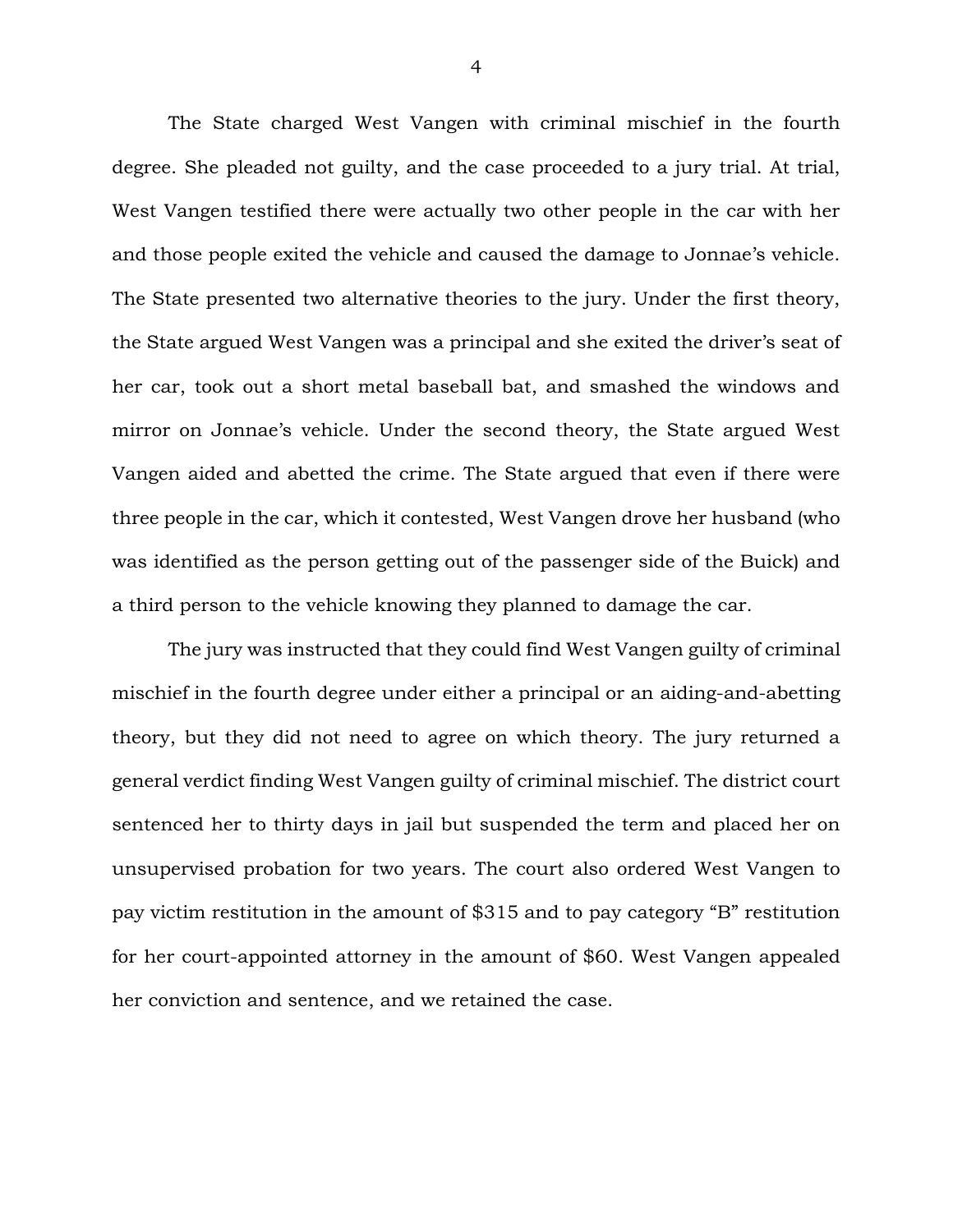5

II.

West Vangen challenges the sufficiency of the evidence to support her conviction on both theories presented by the State. Previously, if a jury returned a general verdict in a case involving multiple theories to establish the same offense but not all theories were supported by sufficient evidence, the defendant would generally be entitled to a new trial without the unsupported theories. *See State v. Tyler*, 873 N.W.2d 741, 753–54 (Iowa 2016) (holding we reverse a general verdict when not all theories are supported by sufficient evidence). That is no longer the case as of July 1, 2019. Rather, "[i]f the jury returns a general verdict, an appellate court shall not set aside or reverse such a verdict on the basis of a[n] . . . insufficient theory if one or more of the theories presented and described in the . . . jury instruction is sufficient to sustain the verdict on at least one count." Iowa Code § 814.28 (2020). West Vangen argues that even if we find one theory to be supported by the evidence, application of section 814.28 would violate her constitutional rights.

Upon our review of the sufficiency of the evidence, *see State v. Folkers*, 941 N.W.2d 337, 338 (Iowa 2020), we conclude the record contained sufficient evidence to support West Vangen's conviction on both theories of liability. Iowa Code section 814.28 is therefore not implicated, and we do not consider West Vangen's constitutional challenges to its application.

In conducting our analysis, we "consider all evidence, not just the evidence supporting the conviction, and view the evidence in the light most favorable to the State, 'including legitimate inferences and presumptions that may fairly and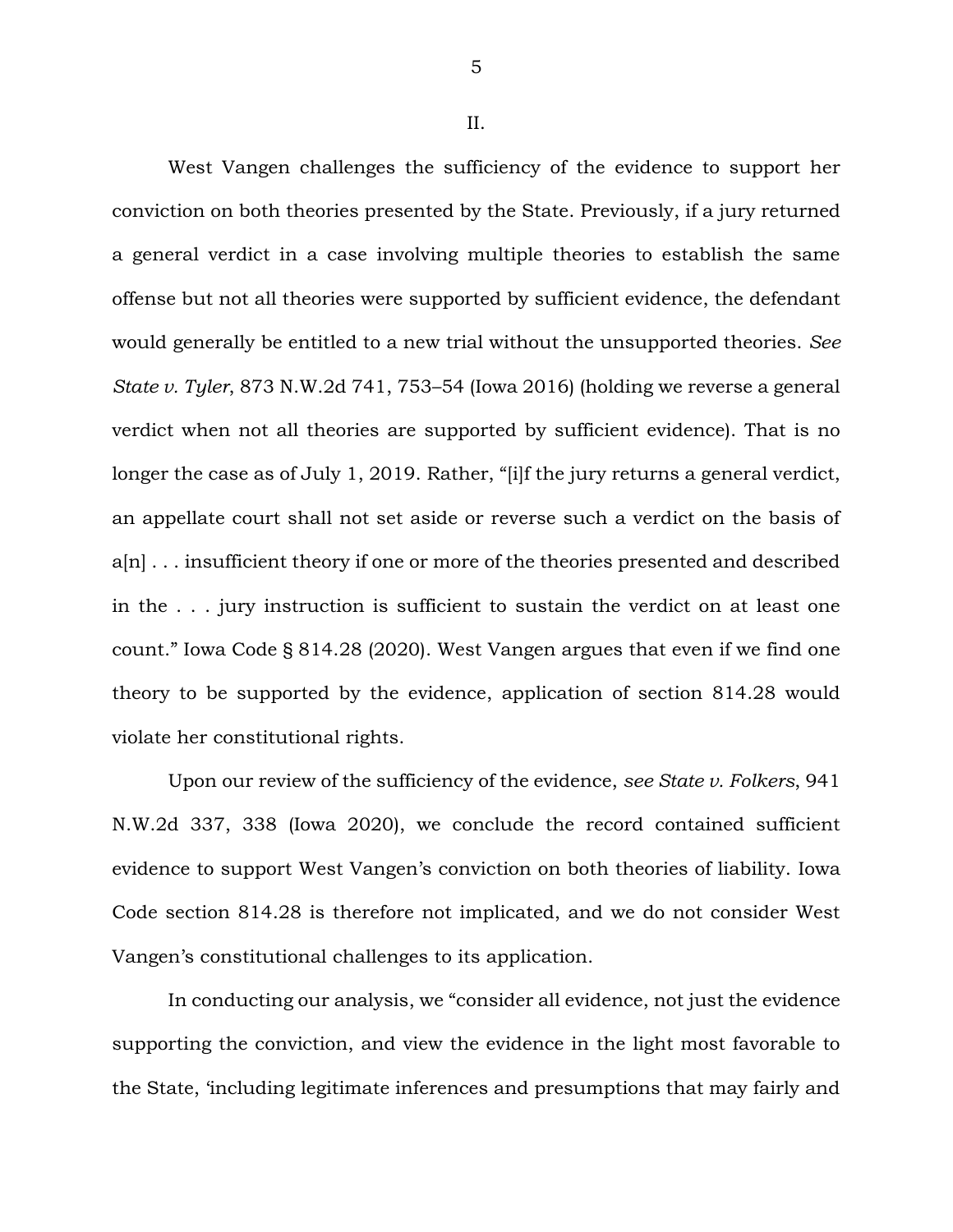reasonably be deduced from the record evidence.' " *State v. Ernst*, 954 N.W.2d 50, 54 (Iowa 2021) (quoting *State v. Tipton*, 897 N.W.2d 653, 692 (Iowa 2017)). But, "[e]vidence which merely raises suspicion, speculation, or conjecture is insufficient." *State v. Casady*, 491 N.W.2d 782, 787 (Iowa 1992) (en banc). "Sufficient or substantial evidence is such evidence as could convince a rational trier of fact that the defendant is guilty beyond a reasonable doubt." *State v. Gay*, 526 N.W.2d 294, 295 (Iowa 1995).

#### A.

We first consider whether there was sufficient evidence for the jury to find West Vangen guilty as a principal in the criminal mischief. The jury was instructed that the State had to prove beyond a reasonable doubt that West Vangen "did an act . . . that damaged a vehicle belonging to Jonnae Cole;" that she acted "with the specific intent to damage the property;" and "she did not have the right to do so." *See* Iowa Code § 716.1. The State met this burden.

At trial, West Vangen testified that her husband and Yayo were messaging Alex throughout the night and into the morning of March 30. During the early morning hours, Yayo and her husband told her to drive them to collect the money Alex owed to West Vangen. She pulled up in front of Monick and Alex's house, and Yayo told her to stop on the street near the Rendezvous, which she knew Alex had driven in the past. According to West Vangen, Yayo told her to stay in the car and he got out of the backseat on the driver's side and bashed in the windows on the Rendezvous.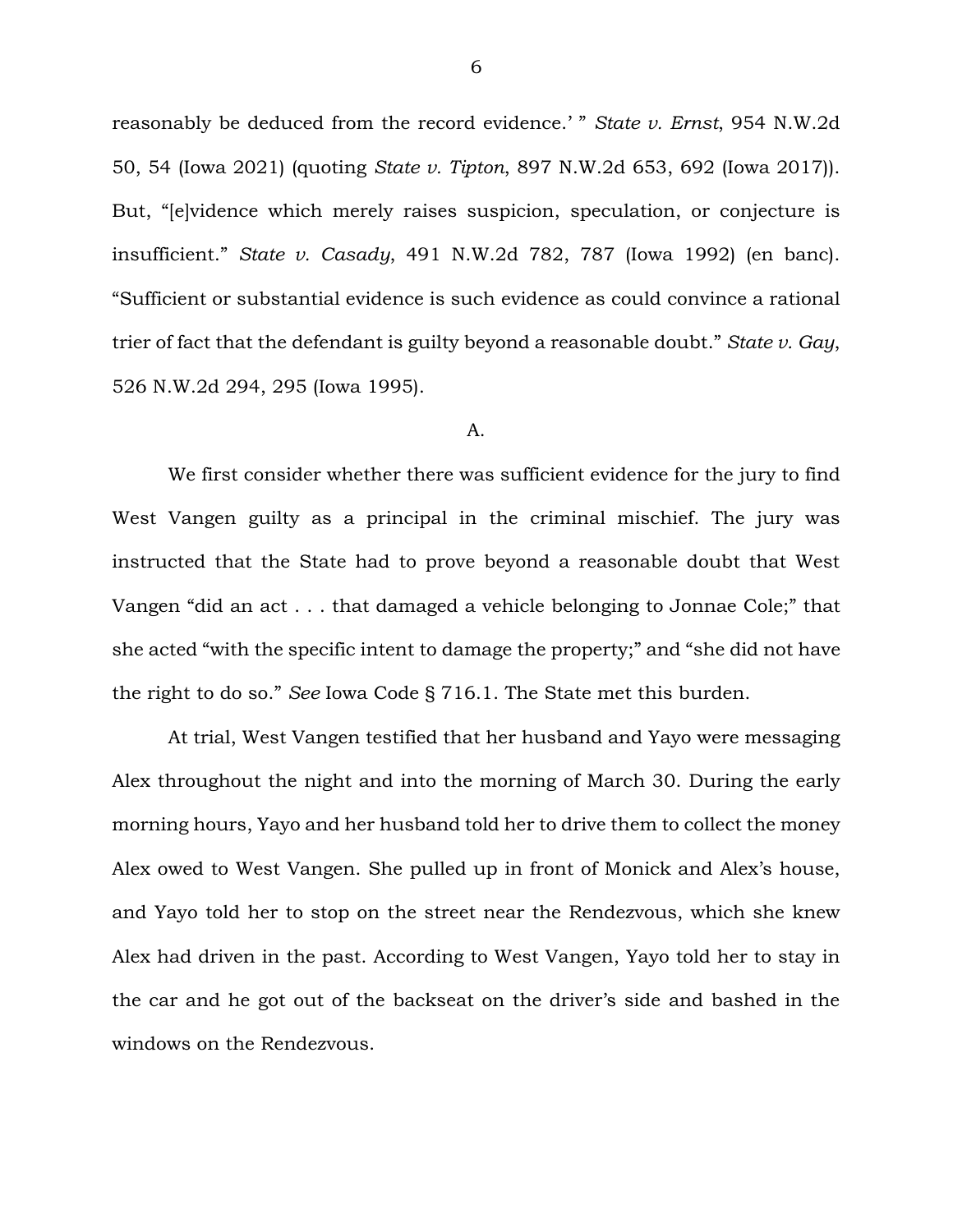West Vangen argues the evidence establishes only that she transported her husband and Yayo to Jonnae's car but there was insufficient evidence to prove she actively participated in vandalizing the vehicle. She relies on her testimony that Yayo got out of the backseat, the inability to tell from the video whether the person who got out on the driver's side got out from the driver's seat or the backseat, and her theory that the illuminated brake lights on her car that can be seen in the video show she remained in the car with her foot on the brake pedal.

In response, the State relies on Officer Richardson's testimony. Reviewing the video as it played for the jury, Officer Richardson testified he could see there was an individual between the cars swinging an object at the Rendezvous. Officer Richardson also testified that when he watched the original Ring video, which was much clearer than the video of the video shown at trial, he could see the driver get out of the vehicle. Officer Richardson testified that there was a "flash of light" from the taillight of West Vangen's LaSabre when it pulled up next to the Rendezvous, indicating the vehicle had been put into park. On crossexamination, he agreed that the video showed that the LeSabre's brake lights remained illuminated the entire time it was stopped next to the Rendezvous until the LeSabre drove away. When asked if that changed his mind about whether the driver could have gotten out of the car, he responded the car's emergency brake or parking brake could have accounted for the illuminated brake lights.

There is ample evidence that two people got out of West Vangen's LeSabre and damaged Jonnae's Rendezvous. And West Vangen admitted she was driving.

7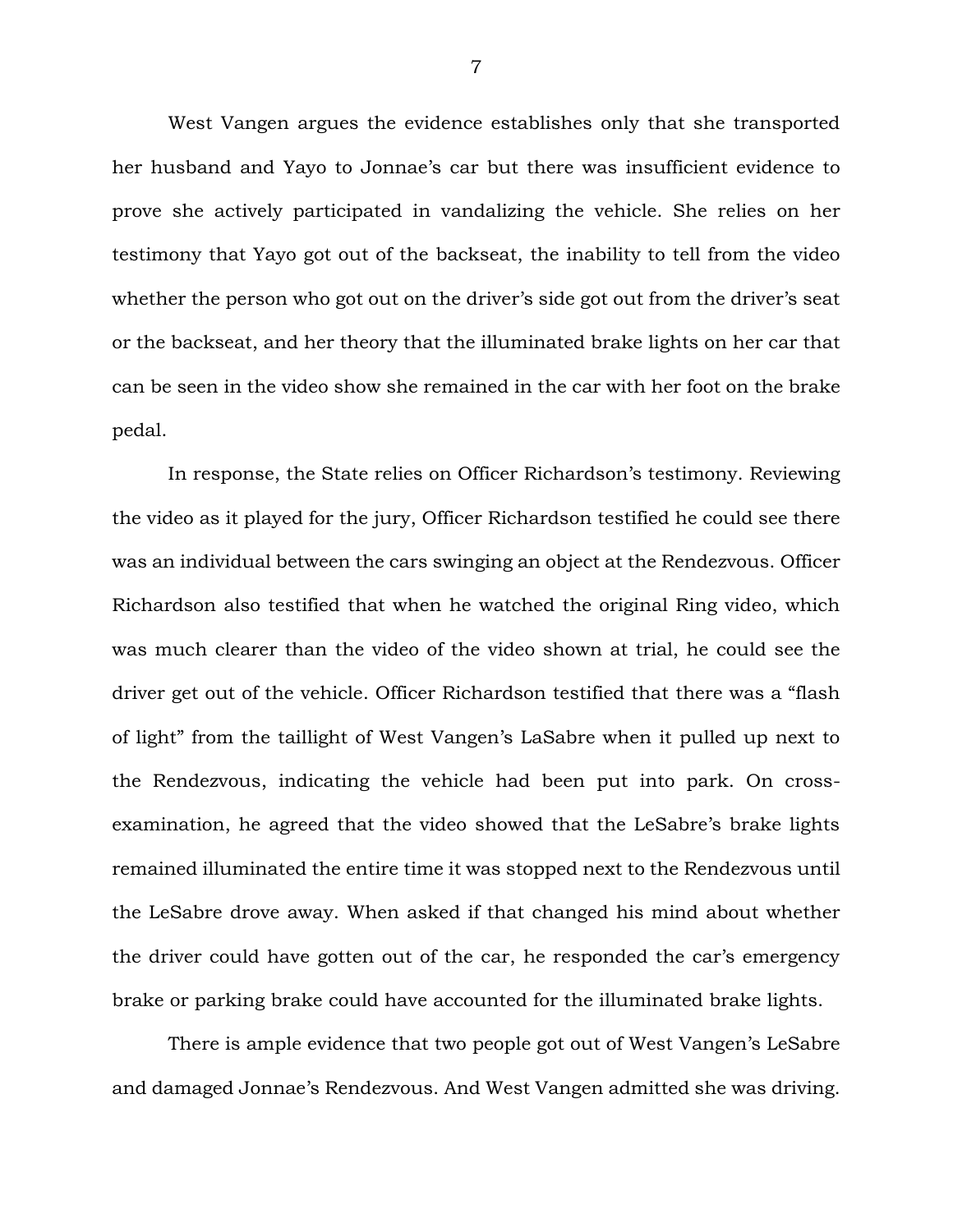The question for the jury was whether there was enough evidence to establish that West Vangen was the person who got out on the driver's side and can be seen in the video swinging the bat. West Vangen relies heavily on her own testimony, but the prosecution discredited her testimony on a number of points. Most critical on this issue was the bodycam footage of Richardson's interview of West Vangen where she only mentioned a person named Kosher (which West Vangen later admitted was her husband's nickname) as being with her when Jonnae's car was damaged. During her interview with Richardson, she never mentioned a third person or anyone named Yayo being in the car. This alone was enough for the jury to discredit West Vangen's testimony that Yayo was in the backseat of her car.

Ultimately, whether West Vangen got out of the car and damaged Jonnae's car turns on whether the jury believed West Vangen's story or believed Officer Richardson when he testified that he could see the driver get out of the car when he viewed the original Ring video. These are credibility determinations, which we leave to the jury. *State v. Hutchison*, 721 N.W.2d 776, 780 (Iowa 2006) ("In determining the correctness of a ruling on a motion for judgment of acquittal, we do not resolve conflicts in the evidence, pass upon the credibility of witnesses, or weigh the evidence."); *State v. Thornton*, 498 N.W.2d 670, 673 (Iowa 1993) ("The jury is free to believe or disbelieve any testimony as it chooses and to give weight to the evidence as in its judgment such evidence should receive."); *State v. Blair*, 347 N.W.2d 416, 420 (Iowa 1984) ("The very function of the jury is to sort out the evidence presented and place credibility where it belongs.").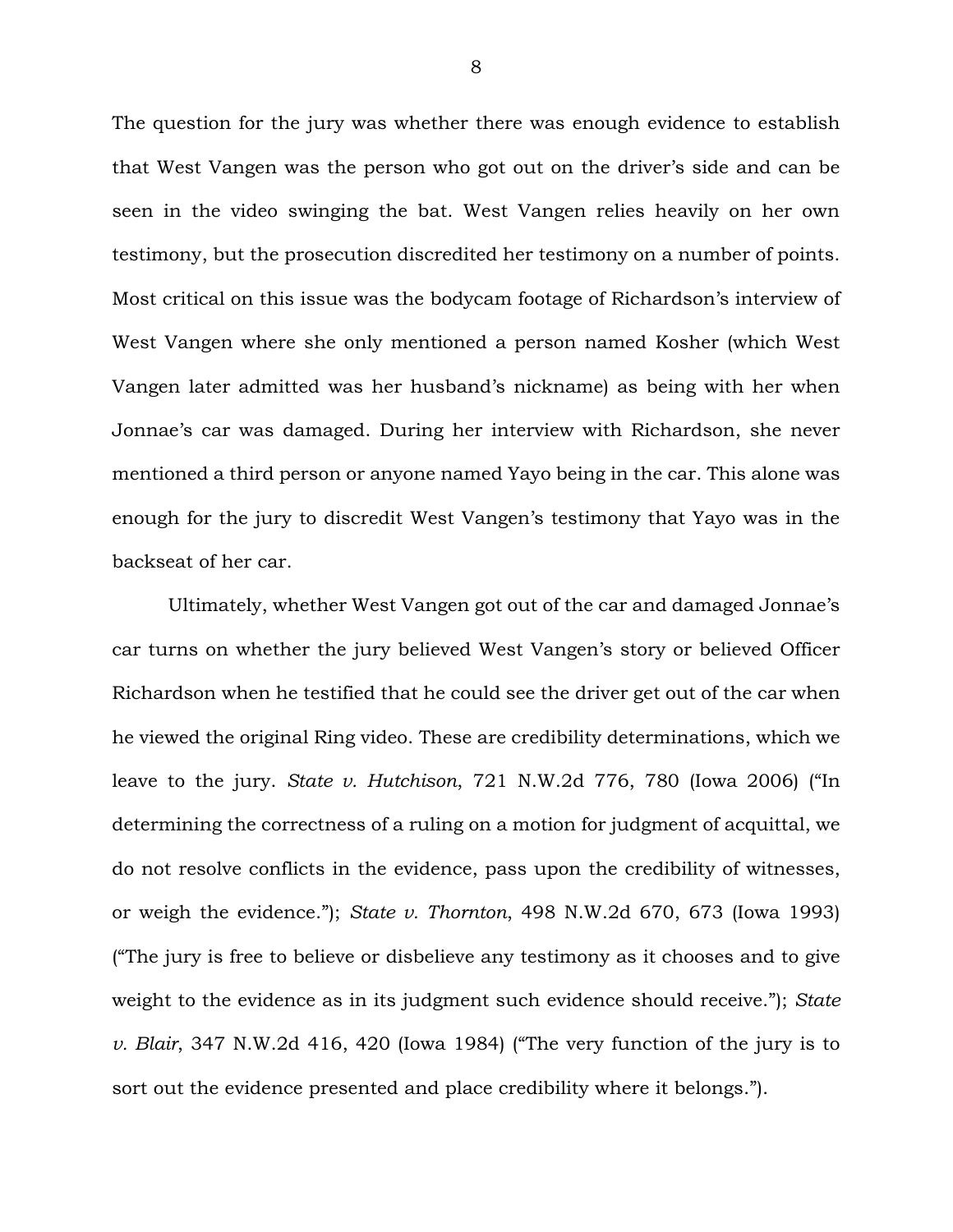The defense theory that the brake lights showed West Vangen remained in the car was also for the jury to decide based on its collective experience. Notably, although West Vangen testified at trial, she never testified that she kept her foot on the brake to explain the continuously illuminated light. This was a theory raised by her counsel during cross-examination of Officer Richardson. But Officer Richardson provided an alternative theory to explain the illuminated brake light. He also pointed out the flicker of light that could be seen in the video indicating the car had been put into park, discrediting the defense theory that the driver's foot needed to remain on the brake pedal. If the jury believed Officer Richardson's explanation, there was sufficient evidence for it to conclude West Vangen was the person who got out of the car on the driver's side and can be seen swinging a bat in the video. In our careful consideration of all the evidence in the light most favorable to the State, we conclude that a reasonable jury could find West Vangen damaged the Rendezvous. *See Blair*, 347 N.W.2d at 421. The evidence supported West Vangen's conviction for criminal mischief under the State's principal theory of liability.

B.

We next address the State's aiding and abetting theory.

To sustain a conviction on the theory of aiding and abetting, the record must contain substantial evidence the accused assented to or lent countenance and approval to the criminal act either by active participation or by some manner encouraging it prior to or at the time of its commission.

*Tyler*, 873 N.W.2d at 750 (quoting *State v. Spates*, 779 N.W.2d 770, 780 (Iowa 2010)).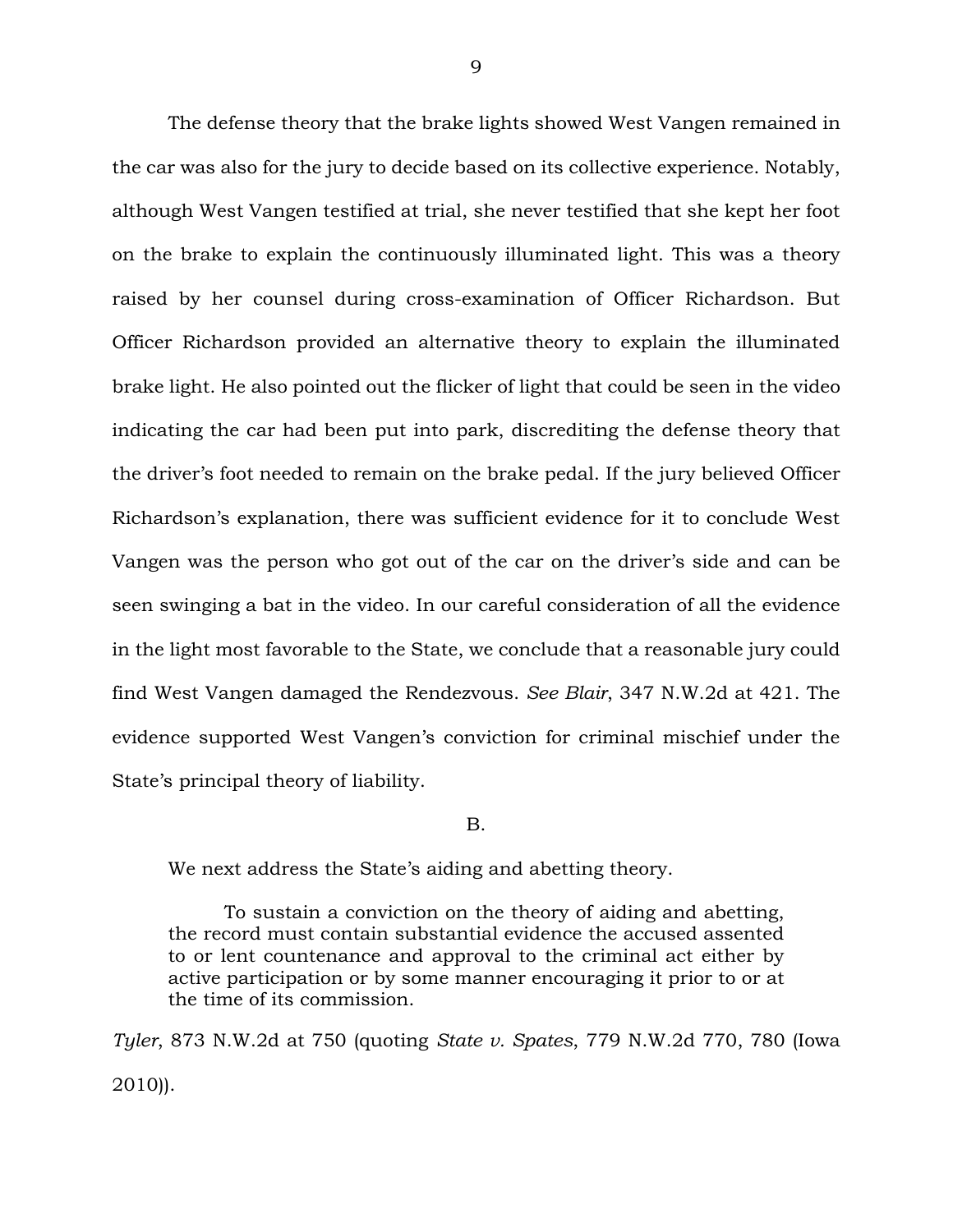West Vangen argues there was insufficient evidence she knew the purpose of the trip or assisted the others in damaging the Rendezvous. We disagree. Although West Vangen argues she thought she was driving to Jonnae Cole's house at 5:29 in the morning to collect money she was owed, the jury could easily reject her testimony. *See, e.g.*, *Thornton*, 498 N.W.2d at 673. West Vangen admitted she knew her husband and Yayo were texting with Alex throughout the night, she drove them to the house early in the morning, and she drove on the wrong side of the street to stop her vehicle directly alongside Jonnae's car. She also immediately drove off after the damage was done without attempting to collect any money. Viewing the evidence in the light most favorable to the State, a reasonable jury could infer West Vangen knew damaging the vehicle was the plan beforehand, and she actively participated by driving to and away from the scene. We conclude sufficient evidence was presented to support the jury's verdict that West Vangen aided and abetted the damage to Jonnae Cole's vehicle. *See, e.g.*, *Fryer v. State*, 325 N.W.2d 400, 406 (Iowa 1982) (stating that aiding and abetting "may be inferred from circumstantial evidence including presence, companionship and conduct before and after the offense is committed").

Because we conclude that there was sufficient evidence for both theories, Iowa Code section 814.28 is not implicated, and we need not address it.

#### III.

We turn to West Vangen's challenges to her sentence. At the December 4, 2020 sentencing, the district court ordered West Vangen to reimburse the state \$60 toward her court-appointed attorney's fees. West Vangen appeals that order,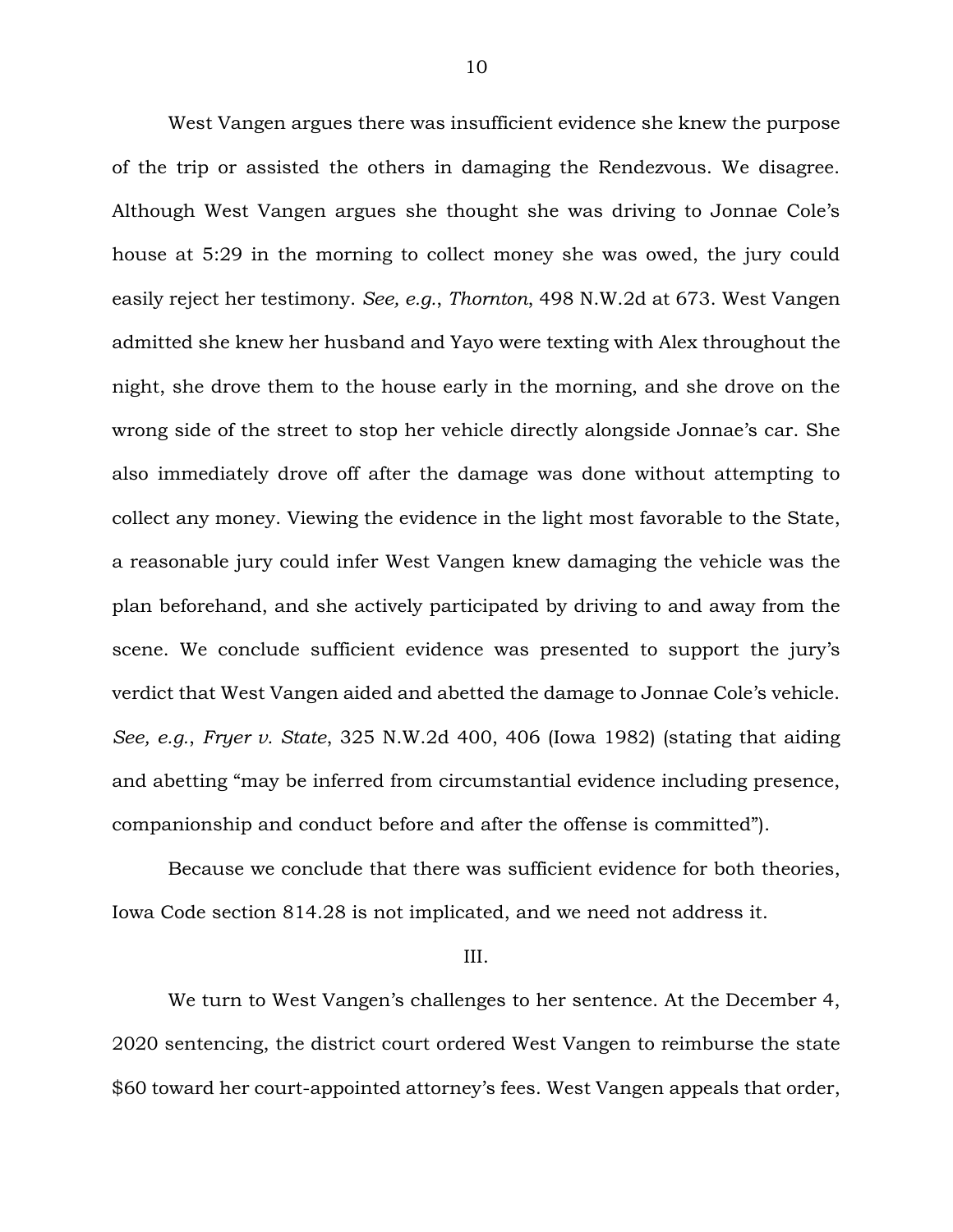challenging the constitutionality of the newly enacted process for determining if she had the reasonable ability to pay category "B" restitution, which includes reimbursement of the court-appointed attorney's fees.

West Vangen does not dispute that she received a notice of the new process required to challenge her ability to pay category "B" restitution, filed in her case on July 20. She admits she did not request the district court make a reasonableability-to-pay determination (either before or after her sentencing), submit the required financial affidavit, or otherwise challenge the restitution order in the district court. West Vangen challenges only the constitutionality of the revised procedural requirements as resulting in an illegal sentence, which she asserts is not subject to our normal preservation of error requirements. Assuming for purposes of this direct appeal that she is correct, *see State v. Gross*, 935 N.W.2d 695, 699 (Iowa 2019) ("Gross can raise the lack of a reasonable-ability-to-pay hearing for the first time in a timely direct appeal."), we reject her constitutional challenge. We review the constitutionality of the challenged statute de novo. *See State v. Dudley*, 766 N.W.2d 606, 612 (Iowa 2009).<sup>1</sup>

 $\overline{a}$ 

<sup>1</sup>In *State v. McCalley*, we concluded the defendant waived her challenge to application of Iowa Code section 910.2A to her sentence by "failing to avail herself of multiple opportunities to timely request a determination on her ability to pay." 972 N.W.2d 672, 680 (Iowa 2022). When asked "at sentencing whether she would 'like to address reasonable ability to pay category B costs today or reserve that for a later date,' McCalley opted to 'reserve that discussion for a later date,' " but then never did. *Id.* We concluded that "[a]ny hardship McCalley experienced due to the district court's application of the amended legislative scheme resulted from her own failure to utilize the procedures available to her." *Id.* Here, West Vangen was not given that same express opportunity at her sentencing hearing. Further, West Vangen presents her challenge more as a facial challenge to the changed process, including the requirement for her to initiate a reasonable-ability-to-pay determination, rather than an as-applied challenge to the \$60 order. To the extent we can, we address West Vangen's constitutional challenges.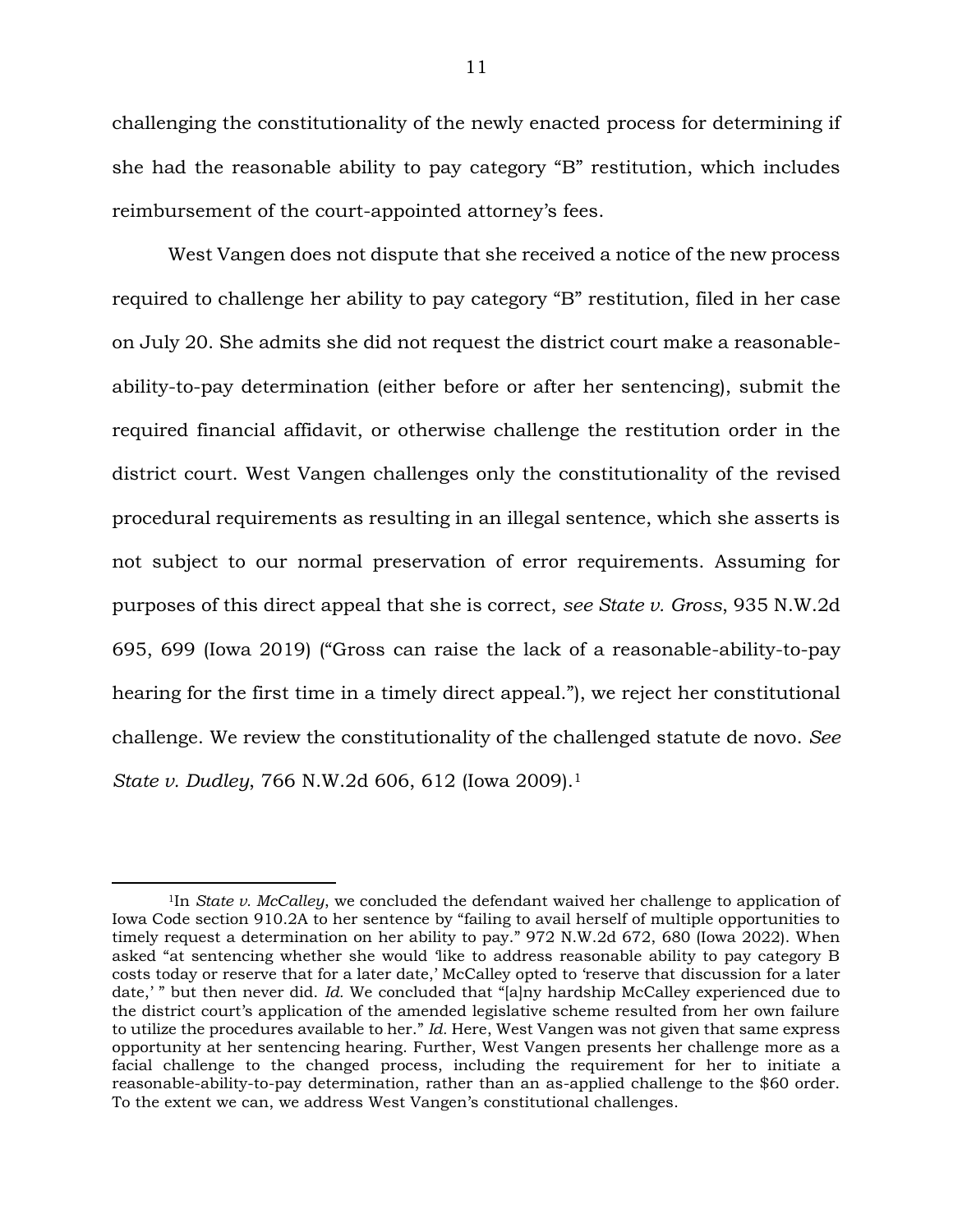Effective June 20, 2020, the Iowa general assembly modified the process for determining whether a criminal defendant has the reasonable ability to pay "category 'B'" items of restitution, including repayment of court-appointed attorney's fees. *See* 2020 Iowa Acts ch. 1074, § 72 (codified at Iowa Code § 910.2A (2020)). The statute starts with a presumption that a criminal defendant has the ability to pay the category "B" items of restitution, Iowa Code § 910.2A(1), but allows the defendant to request a determination by the court, either at or within thirty days after sentencing, and requires the district court to hold a hearing if that request is made, *id.* § 910.2A(2), (3)(*a*). The defendant can overcome the rebuttable presumption and satisfy her burden of showing by a preponderance of the evidence that she lacks the reasonable ability to make payment toward the full amount of the category "B" items by filing the required financial affidavit and submitting to questioning at the hearing. *See id.* § 910.2A(2)(*a*)–(*c*). The district court has broad discretion in making its determination. *Id.* § 910.2A(5) ("A court that makes a determination under this section is presumed to have properly exercised its discretion. A court is not required to state its reasons for making a determination."). Despite the availability of this process, and West Vangen's admitted failure to initiate it, West Vangen argues the process violates her federal and state constitutional rights to counsel and due process. To the extent we can do so on this record, we address each challenge.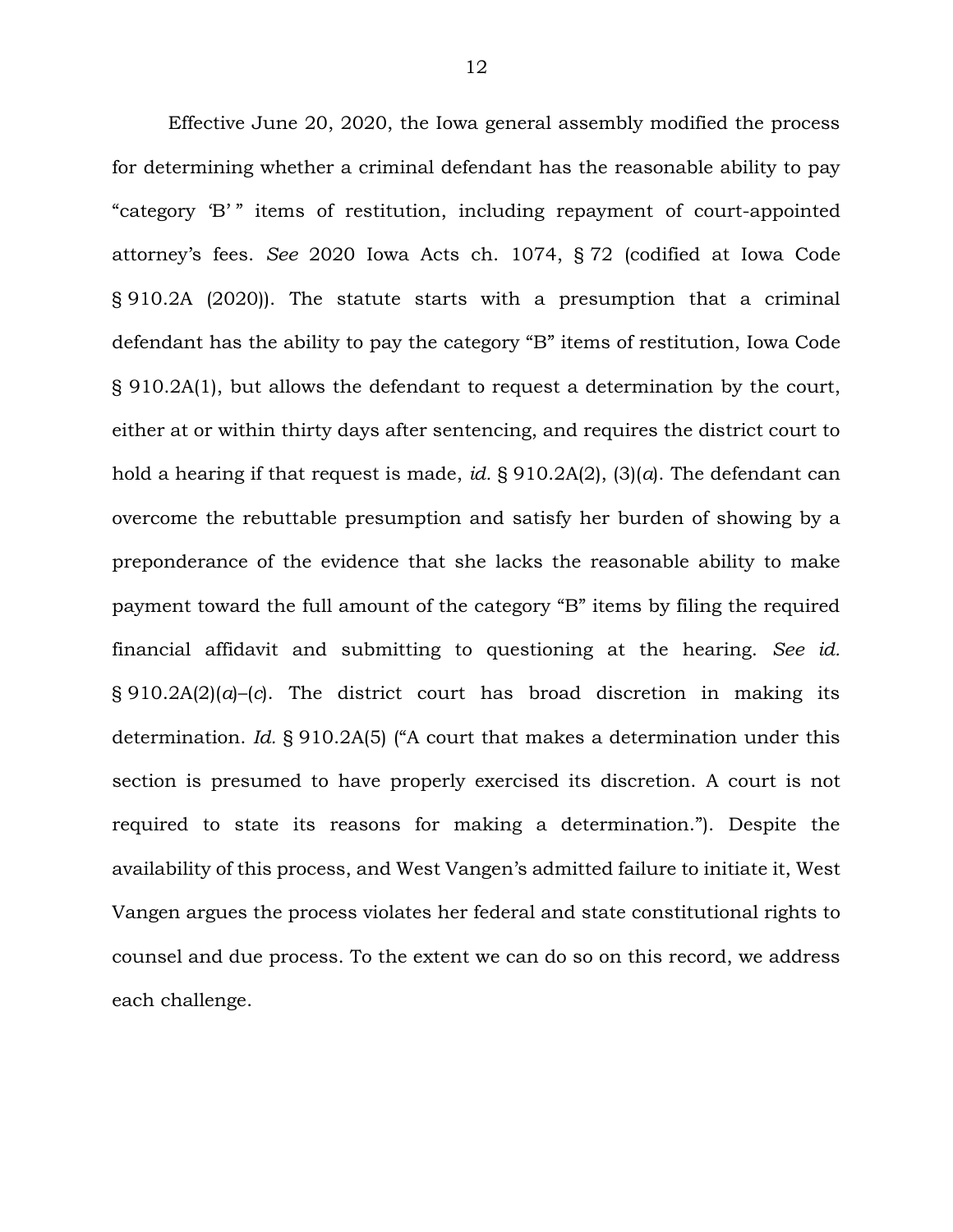A.

The gist of West Vangen's right-to-counsel claim is that requiring indigent defendants to repay their legal expenses will chill their decision to request appointed counsel at the outset of their prosecution. *See Dudley*, 766 N.W.2d at 614 (holding that Iowa Code section 815.9, which charged "an acquitted defendant . . . with the full expense of his legal assistance without regard to whether he will ever have the funds or means to pay the judgment," infringed the acquitted defendant's constitutional right to counsel). But we have already rejected this claim when we held that section 910.2 did not violate a defendant's right to counsel because the statutory scheme limited recoupment of "courtappointed attorney's fees 'to the extent that the offender is reasonably able to do so.' " *State v. Haines*, 360 N.W.2d 791, 794 (Iowa 1985) (quoting Iowa Code § 910.2 (1983)); *see also Fuller v. Oregon*, 417 U.S. 40, 41 (1974) (rejecting a similar challenge to an Oregon recoupment statute that required a convicted defendant to repay the costs of his state-provided defense "when he is indigent at the time of the criminal proceedings but subsequently acquires the means to bear the costs of his legal defense" as a violation of the Sixth Amendment's right to counsel). In *State v. Haines*, we recognized that the Iowa statutory provision went further than the Oregon provision at issue in *Fuller v. Oregon* because the Iowa provision allowed the district court to order an indigent defendant to perform community service in lieu of recoupment of the fees. 360 N.W.2d at 794. But we still found the statute constitutional because that provision, like the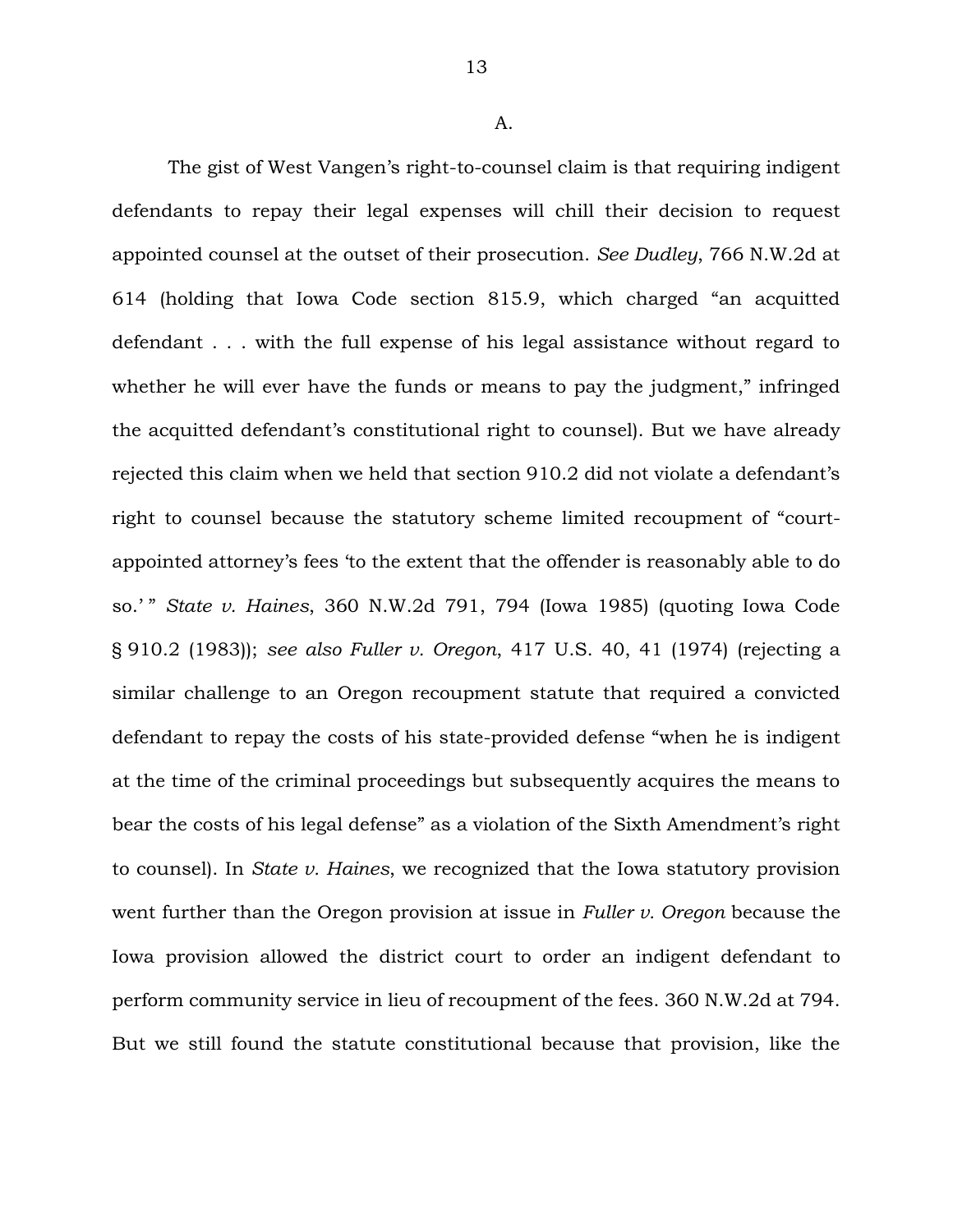repayment provision, was limited to the extent the defendant was able to perform the public service. *Id.*

That limitation has not changed. *See* Iowa Code § 910.2(1)(*a*)(2) ("Category 'B' restitution shall be ordered subject to an offender's reasonable ability to make payments pursuant to section 910.2A."). An indigent defendant is still protected from repaying the costs of her defense if she lacks the reasonable ability to do so. *See id.* § 815.9(5) ("If the person receiving legal assistance is convicted in a criminal case, . . . the court shall order the payment of [costs and fees incurred for legal assistance] as restitution, *to the extent to which the person is reasonably able to pay* . . . ." (emphasis added)). What has changed is the process for determining whether a defendant has the reasonable ability to pay category "B" costs.

West Vangen argues the following changed procedures make the new procedure so onerous as to violate her right to counsel: (1) presuming that the defendant has the reasonable ability to pay category "B" items, (2) placing the burden on the defendant to rebut that presumption by a preponderance of the evidence, (3) requiring the defendant to request a determination of her ability to pay before the district court will consider it, (4) requiring full restitution if a request is not made within thirty days of sentencing, (5) making a restitution order immediately enforceable, and (6) limiting an offender to the section 910.7 process in seeking modification of a restitution order. According to West Vangen, these modified procedures so changed the restitution landscape that they chill her right to counsel because our precedent held that the court is prohibited from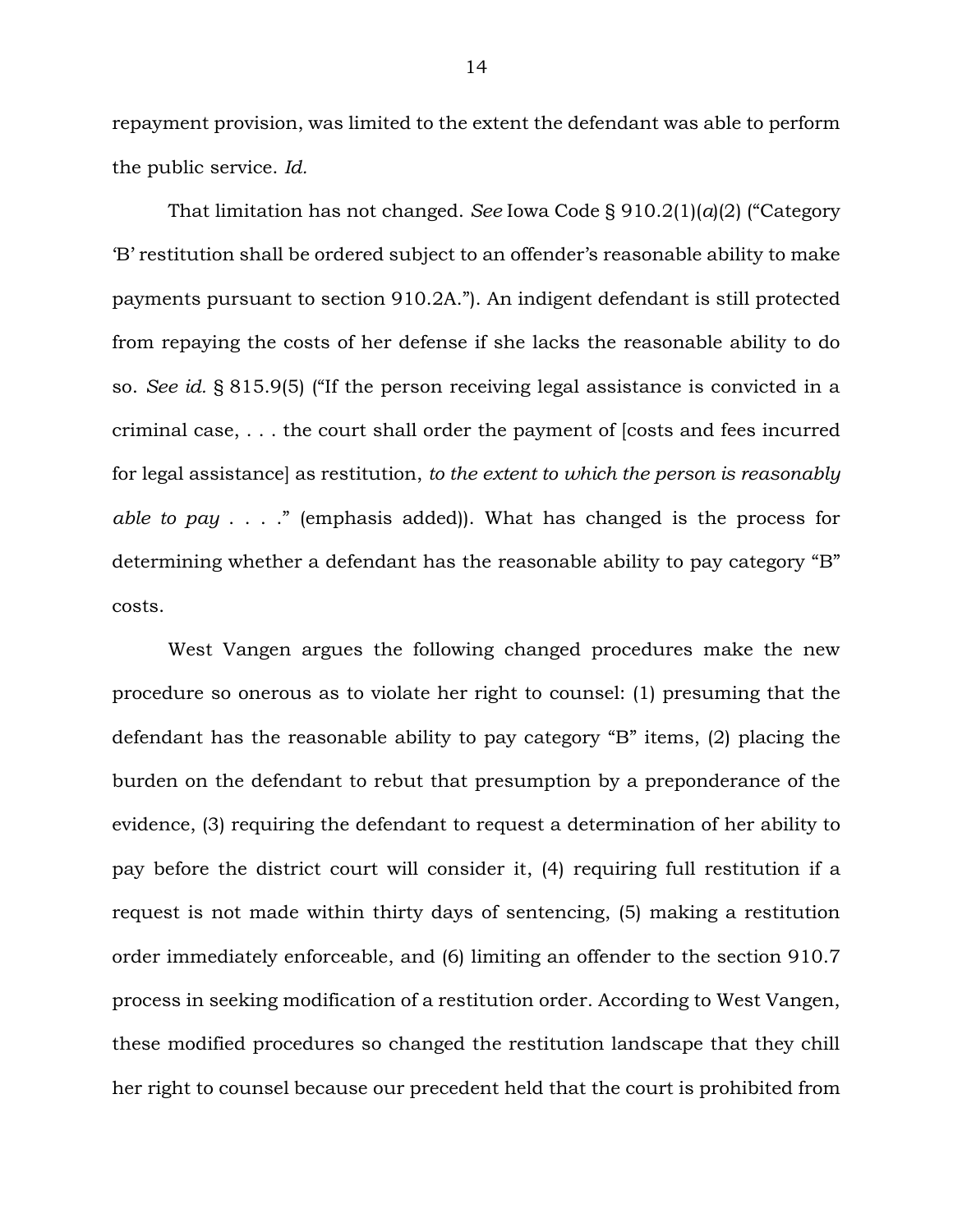ordering repayment of her legal fees unless she is able to pay them without hardship, a determination as to whether she can do so must be made before the court is allowed to order restitution, and she must be allowed to petition the court at any time to reduce the amount of the payment.

Iowa Code section 910.2A still requires the court to determine whether a defendant has the ability to repay her legal fees and court costs, but it changes the process by starting with a rebuttable presumption that the defendant is able to do so. That presumption is subject to the defendant proving otherwise by a preponderance of the evidence and providing a required financial affidavit within thirty days of sentencing. These changes are not so onerous as to unconstitutionally chill a defendant's request for appointed counsel. Rather, they recognize the practicalities of making the reasonable-ability-to-pay determination. West Vangen argues the court must consider her "resources, the other demands on [her] own and family's finances, and the hardships [she] or [her] family will endure if repayment is required," *Alexander v. Johnson*, 742 F.2d 117, 124 (4th Cir. 1984), but all of those facts are uniquely in her possession. The procedural changes recognize that fact and provide a process that ensures the district court has the information needed to make a reasonable-ability-topay determination.

West Vangen essentially argues that once a court-appointed counsel is provided to a criminal defendant, her ability to pay for counsel should not be reassessed. This argument was rejected by the United States Supreme Court in upholding the Oregon recoupment statute when it explained: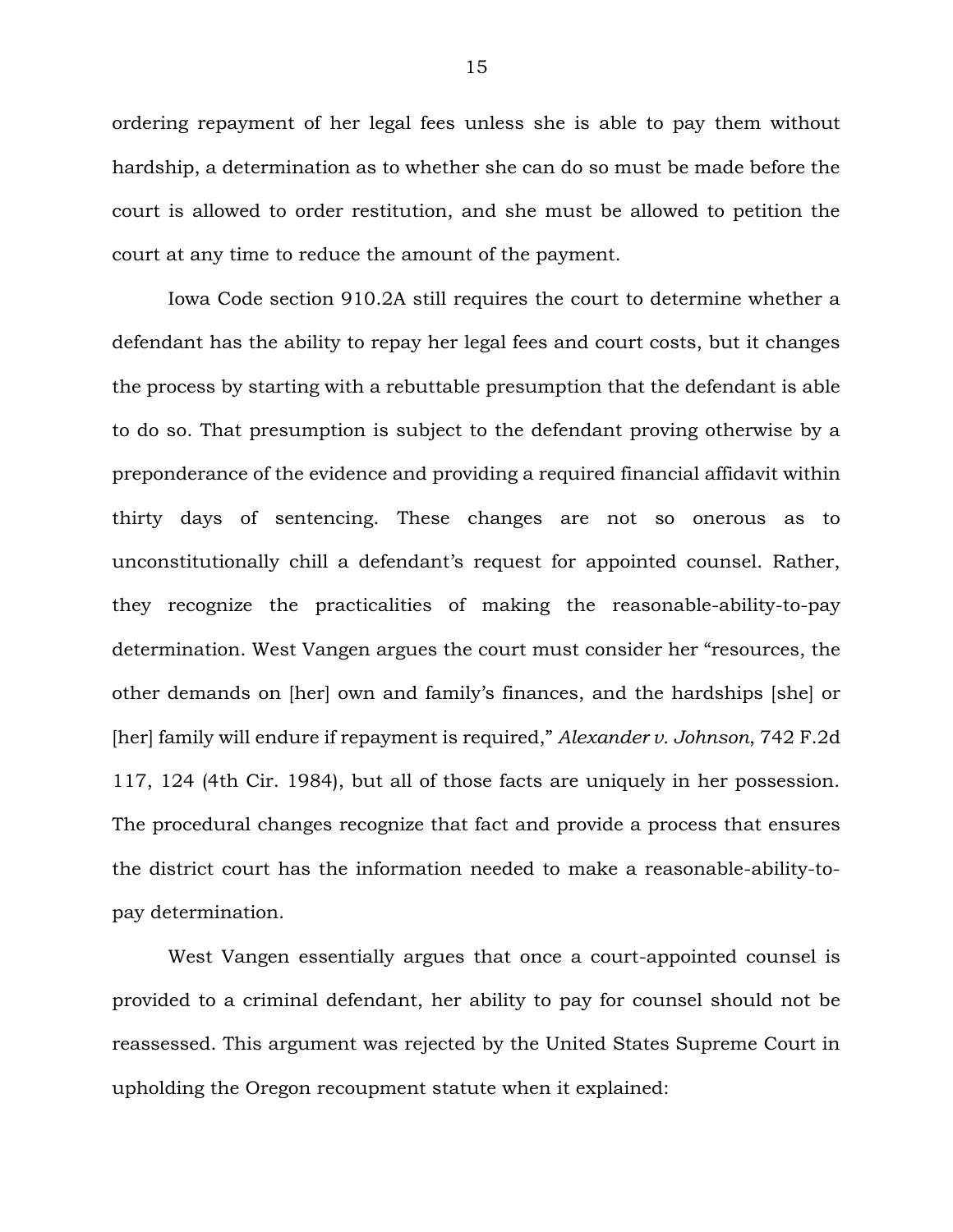A defendant in a criminal case who is just above the line separating the indigent from the nonindigent must borrow money, sell off his meager assets, or call upon his family or friends in order to hire a lawyer. We cannot say that the Constitution requires that those only slightly poorer must remain forever immune from any obligation to shoulder the expenses of their legal defense, even when they are able to pay without hardship.

*Fuller*, 417 U.S. at 53–54. The same is true here, and we likewise reject West Vangen's argument that the new procedures violate her right to counsel.

#### B.

The changes in the procedures for determining a defendant's reasonable ability to pay are more aptly considered under West Vangen's due process challenge. "The overwhelming weight of federal and state authorities agree that procedural due process in the context of criminal restitution orders requires some kind of notice and an opportunity to be heard." *State v. Jenkins*, 788 N.W.2d 640, 646 (Iowa 2010). "Procedural due process requires notice and an opportunity to be heard 'at a meaningful time in a meaningful manner' prior to depriving an individual of life, liberty, or property." *Dudley*, 766 N.W.2d at 624 (quoting *State v. Hernandez-Lopez*, 639 N.W.2d 226, 241 (Iowa 2002)).

West Vangen does not dispute that she was put on notice of the changed process, so we focus on her challenge to the opportunity to be heard. With respect to a meaningful time, section 910.2A requires a district court to hold a hearing at the defendant's request and allows the defendant to make that request prior to, at, or within thirty days after sentencing. Iowa Code § 910.2A(2), (3)(*a*). If the defendant requests a determination prior to or at sentencing, then the reasonable-ability-to-pay determination is made part of the sentencing order of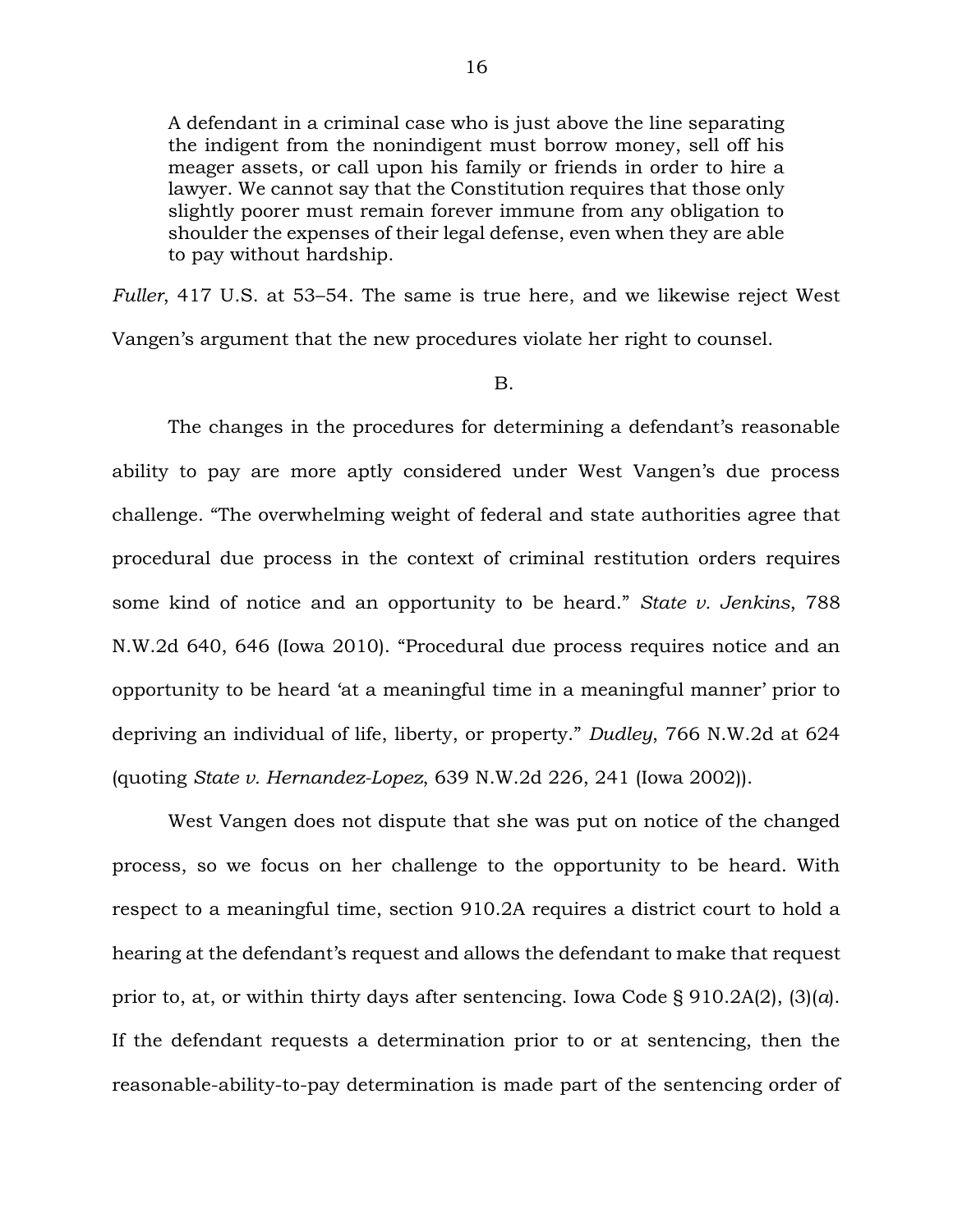judgment. *See id.* § 910.2A(2)(*d*). Even if the defendant waits to request a determination until thirty days after sentencing, a previously entered permanent restitution order as part of the sentencing may be superseded by a subsequent order made after the later hearing. *Id.* § 910.3(8), (10). The process in section 910.2A allows a defendant to timely seek a determination of her ability to pay and, importantly, while the defendant is still represented by counsel. *See* Iowa Rs. Crim. P. 2.28(1), 2.30(1).

With respect to providing the defendant a "meaningful manner" in which to challenge her ability to pay category "B" restitution, West Vangen challenges the statutory presumption that she is able to pay and the burden placed on her to rebut that presumption by a preponderance of the evidence. But a rebuttable presumption that allows a defendant to offer evidence at the relatively low preponderance-of-the-evidence standard applied in civil cases does not per se violate procedural due process. *See LuGrain v. State*, 479 N.W.2d 312, 315–16 (Iowa 1991) (rejecting inmate's due process challenge to a presumption that his refusal to supply a urine sample within two hours of an order for a random drug sample would be treated as a violation of prison policy where he was given the opportunity to rebut the presumption by providing evidence through a urine sample, distinguishing between irrebuttable presumptions, which violate an inmate's right to due process, and rebuttable presumptions, which don't); *see also Todd v. Todd* (*In re Est. of Todd*), 585 N.W.2d 273, 277 n.6 (Iowa 1998) ("Preponderance of the evidence is evidence that is more convincing than opposing evidence. Preponderance of the evidence does not depend upon the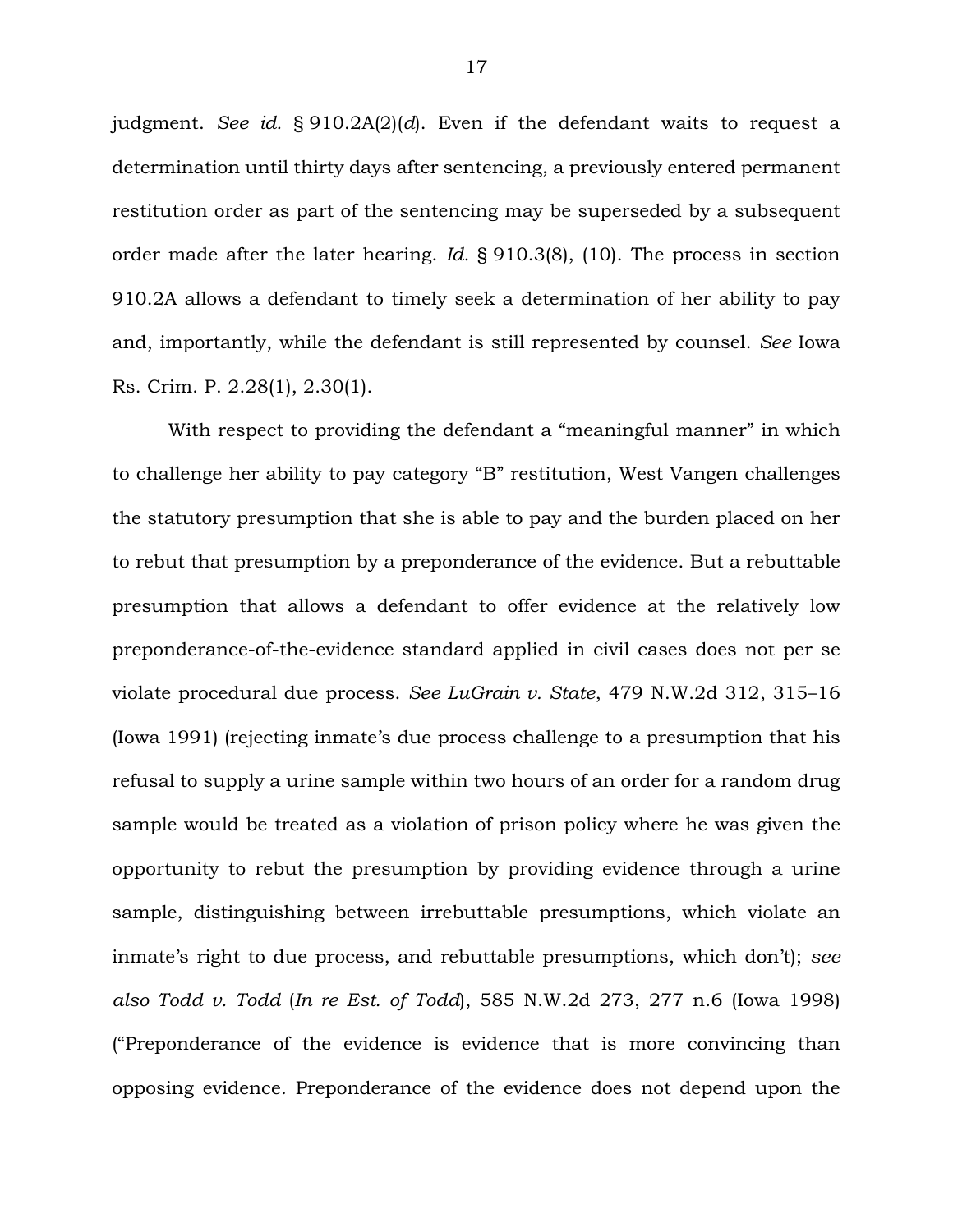number of witnesses testifying on one side or the other." (quoting Iowa State Bar Ass'n, Iowa Civil Jury Instruction 100.3 (1986))).

West Vangen also characterizes the required financial affidavit as "lengthy" and points out that it must be completed under penalty of perjury. But she fails to identify how requiring the person who has sole access to the pertinent information to provide it in a sworn affidavit prevents her from meaningfully participating in the process. We reject West Vangen's facial challenges to the section 910.2A procedures. And because West Vangen did not take advantage of the process, she has failed to show she was personally denied "an opportunity to be heard 'at a meaningful time in a meaningful manner.' " *Dudley*, 766 N.W.2d at 624.

### IV.

Finally, we address West Vangen's argument that the sentencing judge impermissibly considered West Vangen's assertion of her right to demand a trial in setting her sentence. Although West Vangen did not object during sentencing, we may still consider her argument on appeal. *See State v. Headley*, 926 N.W.2d 545, 550 (Iowa 2019) ("If we can determine whether a court abused its discretion by using an improper factor without further evidence, a defendant need not object to the use of an improper sentencing factor at the time of sentencing."). A court abuses its discretion when it relies on impermissible factors to sentence a defendant. *See id.* "[A] defect in the sentencing procedure such as the trial court's consideration of impermissible factors" entitles the defendant to a new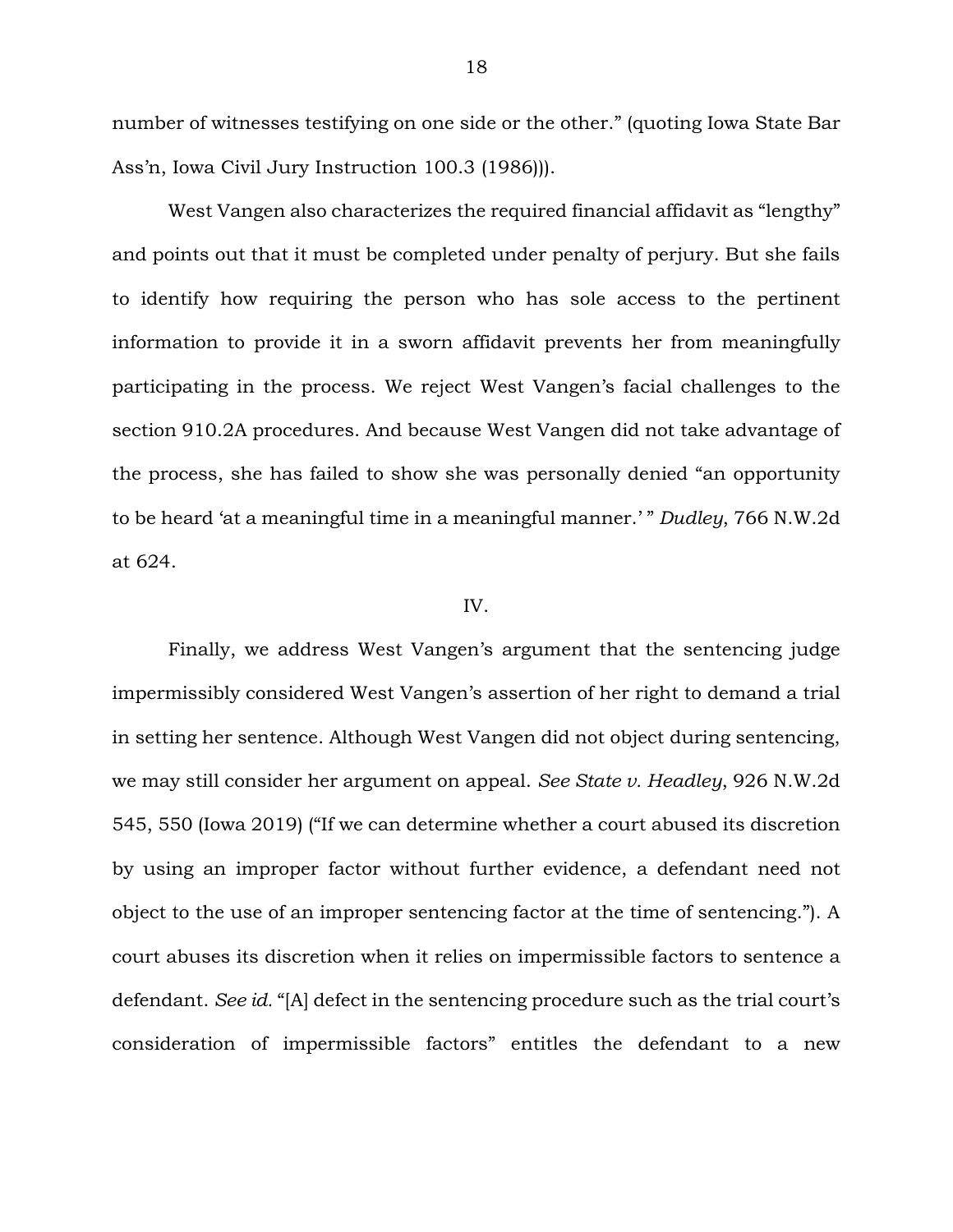sentencing hearing. *State v. Witham*, 583 N.W.2d 677, 678 (Iowa 1998) (per curiam).

When the State made its sentencing recommendation, it argued West Vangen "had multiple opportunities to take responsibility and do the right thing. It took a day and a half of evidence and argument in the middle of a pandemic for the defendant to be brought to justice in this matter." The judge sentenced West Vangen to thirty days in jail, suspended, explaining the reasons for the sentence included, inter alia, "the defendant's non-acceptance of responsibility in this case." West Vangen argues the court's reliance on her refusal to take responsibility was a clear reference to the State's argument that West Vangen forced the State to prove her guilt at trial instead of pleading guilty.

The sentencing court has broad discretion to impose the sentence it determines is best suited to rehabilitate a defendant and protect society. Iowa Code § 901.5. A district court must consider all relevant factors, including the "nature of the offense, the attending circumstances, the [defendant's] age, character and propensity of the offender, and the chances of reform." *State v. Formaro*, 638 N.W.2d 720, 725 (Iowa 2002). "A defendant's acceptance of responsibility for the offense, and a sincere demonstration of remorse, are proper considerations in sentencing. They constitute important steps toward rehabilitation." *State v. Knight*, 701 N.W.2d 83, 87 (Iowa 2005) (quoting *State v. Sims*, 608 A.2d 1149, 1158 (Vt. 1991)). "[A] defendant's lack of remorse is highly pertinent to evaluating [her] need for rehabilitation and [her] likelihood of reoffending"; therefore, a court may consider that factor "as evidenced by facts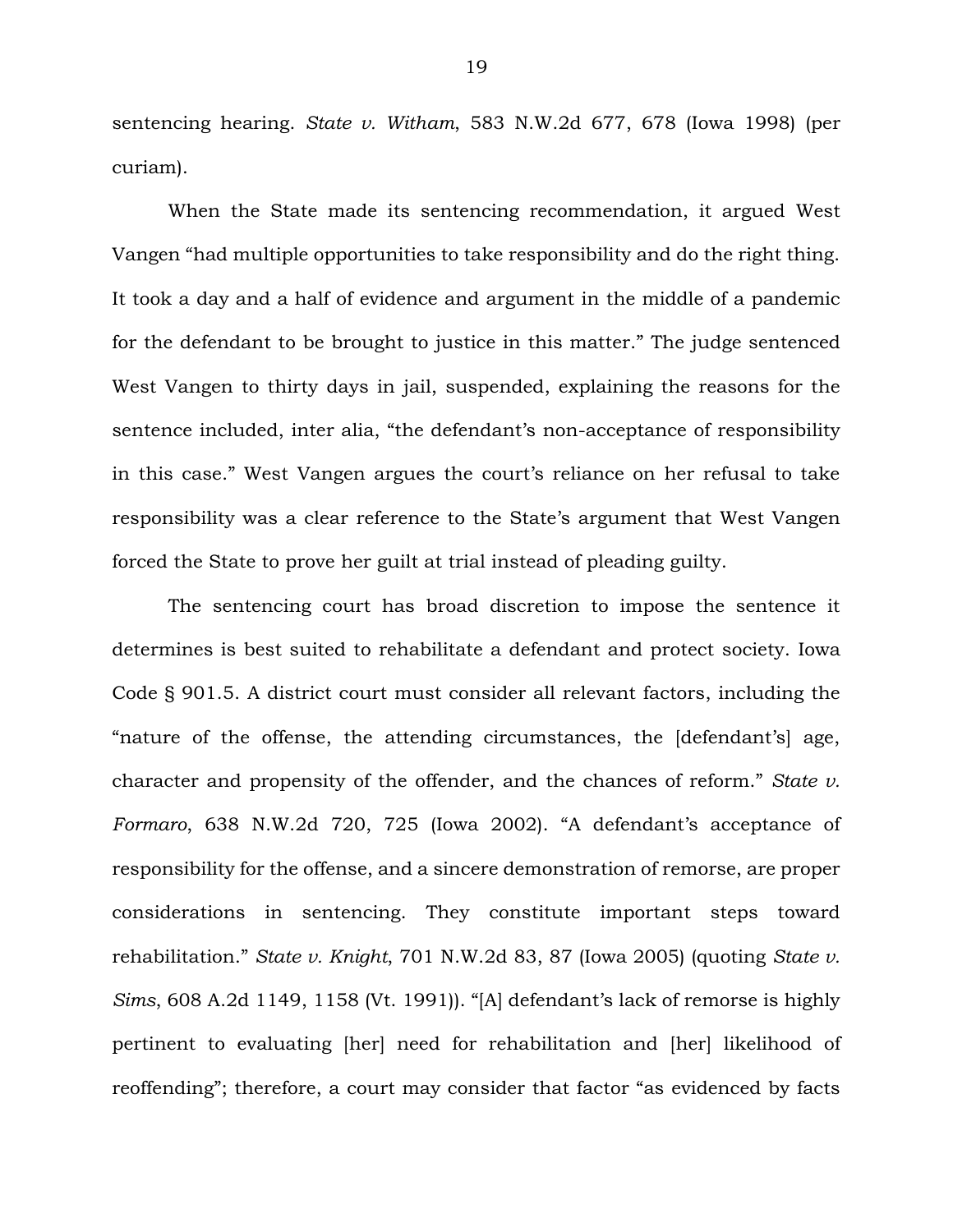other than the defendant's not-guilty plea." *Id.* at 88. "A defendant's lack of remorse can be discerned 'by any admissible statement made by the defendant pre-trial, at trial, or post-trial,' or by 'other competent evidence properly admitted at the sentencing hearing.' " *Id.* at 87–88 (quoting *State v. Shreves*, 60 P.3d 991, 996 (Mont. 2002)).

While lack of remorse is a valid consideration, a defendant's invocation of her right to put the state to its burden of proving the offense to a jury can be given no weight in determining a proper sentence. *See State v. Nichols*, 247 N.W.2d 249, 255 (Iowa 1976). Additionally, the sentencing court "must carefully avoid any suggestions in its comments at the sentencing stage that it was taking into account the fact defendant had not pleaded guilty but had put the prosecution to its proof." *Knight*, 701 N.W.2d at 87 (quoting *Nichols*, 247 N.W.2d at 256).

That the State offered an improper basis for West Vangen's sentence does not mean the sentencing court took the State's bait. During her allocution, West Vangen told the district court: "So, yeah, like he said, I'm going to file an appeal. I didn't do this. So I wouldn't be pressing the issue so much if I did it." West Vangen certainly had the right to appeal her conviction, but in expressing her intent to do so she made clear she was not taking responsibility for the actions the jury found her guilty of committing. The district court cited West Vangen's postconviction failure to take responsibility, not her refusal to enter a guilty plea, in setting her sentence. Her statement came just before the court explained its sentencing decision and was the type of "admissible statement" the district court